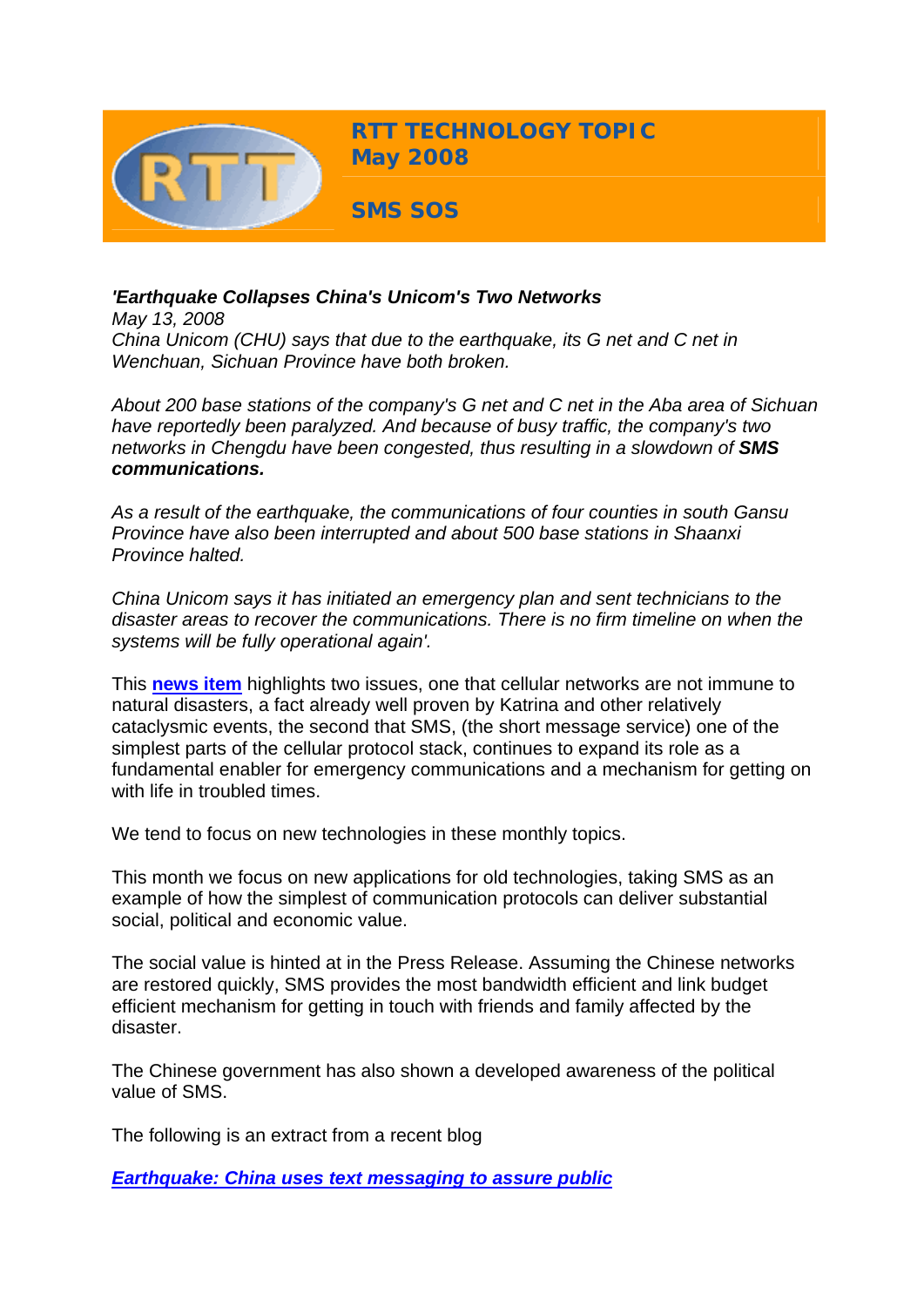## *Mon, 05/12/2008 - 11:48am*

*The full extent of the damage caused by the 7.8 magnitude earthquake that hit China's Sichuan Province on Monday afternoon is just starting to become clear. The quake was felt in Beijing and Shanghai, and in places as far reaching as Taipei, Hanoi and Bangkok.*

*In order to reassure people and to squelch false rumors, the Chinese government is using SMS text messaging to mobile phones as well as internet postings to inform people that the areas where they live are not in the seismic zone. Over a million such messages were sent in nearby Guangxi Zhuang Autonomous Region and Guizhou Province.*

*The government plans to use text messaging not only for emergencies, but for various situations relating to the public interest. The plan is part of the government's new openness in information regulations which it says will promote "openness as principle, being closed off as the exception" in an effort to provide timely and accurate information to the public'*

As Western observers, we are conditioned to be cynical about Chinese politics and Chinese political motivation but to all intents and purposes the response by President Wen Jiabao to the crisis seems heartfelt and genuine and considerably more open than the response of the Burmese leadership to the recent **[Cyclone Nargis disaster.](http://abcnews.go.com/Technology/Weather/story?id=4806331&page=1)**

SMS broadcasting was used to a lesser extent after the **[Asian Tsunami](http://news.bbc.co.uk/1/hi/world/4136289.stm)** in 2004 but now appears to be becoming an alternative to radio as a mechanism for disseminating government information in an emergency.

Can you get to as many people by phone in China as you can by radio?

Well no. According to the Chinese State Administration of Radio there are 1.2 billion people in China listening to long wave, medium wave and VHF radio.

According to our colleagues at **[The Mobile World](http://www.themobileworld.com/tmwdev/Q4smartSite.dll/wrapper)** as at March 2008 there were 557.8 million cellular subscribers in China. Radio therefore still has the advantage in terms of numeric reach but this discounts two factors, cellular subscribers in China are being added at a rate of nine million per month **([The Mobile World\)](http://www.themobileworld.com/tmwdev/Q4smartSite.dll/wrapper)** and cellular users in China anecdotally at least are more likely to have their phones on rather than their radios at any particular time.

In terms of a cascaded response, advice has to be followed by the first responder teams (in the case of China, a massive exercise by the army), medicine and medical assistance, food and shelter.

However at some stage, victims of natural or man made disasters also have to have access to cash.

This may be problematic if banks are closed. Even if the banking system is operational it may be unsafe to hold and move money around.

This was one of the topics discussed at the **[May Day May Day Conference](http://www.cambridgewireless.co.uk/sigs/widefuture/)** held on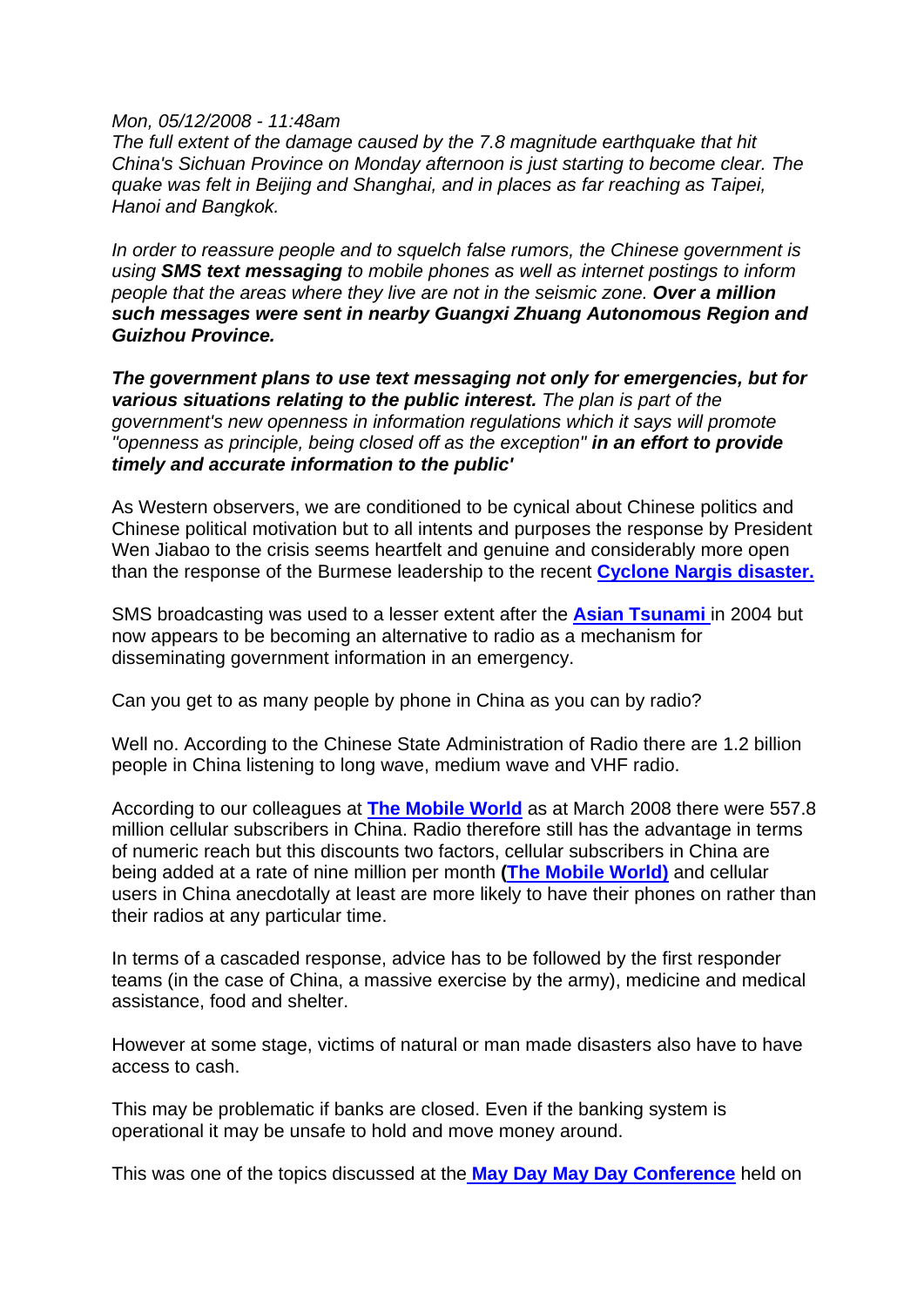May 1st at the **[Imperial War Museum](http://duxford.iwm.org.uk/)** at Duxford organized by **[Cambridge Wireless](http://www.cambridgewireless.co.uk/)** in association with the curators of the **[Pye Telecom Historic radio collection](http://www.pyetelecomhistory.org/).** 

**[Sagentia](http://www.sagentia.com/)**, a Cambridge Consultancy presented a paper on a project partly funded by the UK government to find ways to provide access to safe, fast and reliable financial facilities either in situations where traditional banking had broken down and/or to people unable to open or disallowed from opening a traditional account.

The solution, known as MPESA is disarmingly simple.

A sender wishes to send money to a friend or pay for a product or service. He/she enters the recipient's phone number, the amount and a PIN number. The SIM based software (either downloaded over the air or factory loaded) encrypts the SMS message. A centralized accounting system then transfers the funds and a confirmation message is sent.

If the recipient owns an MPESA account then this is a simple SMS receipt.

If not, then a voucher is sent which is redeemable through a network of nominated agents.

The example given was **[Safaricom](http://www.safaricom.co.ke/index.php?id=228)**, a Vodafone associate company based in Kenya.

The disputed election at the end of 1997 in Kenya resulted in 1500 deaths and the displacement of 600,000 people. No shops or banks were open for 5 days and no air time resellers were available to top up pre pay accounts.

Safaricom continued to allow calls and texts. MPESA was the only source of airtime and the only easily available mechanism for transferring funds.

One year on there are more than two million registered MPESA users in Kenya totalling 20% of Safaricom's installed base. Another one million people have received money through the system. Over 10% of Kenyans have now used the service.

A similar service launched recently in Afghanistan and Tanzania with India and Egypt following later this year.

Remarkably globally only 1 in 7 people have a bank account whereas (as we know) almost one in two people have a mobile phone.

Put another way, three billion people own a phone, less than one billion people own a bank account.

Just on its own and/or counting partner and associate networks Vodafone reaches nearly a billion people.

The Vodabank (our name not theirs) is therefore potentially the largest bank in the world in terms of addressable customer numbers, if not by value.

This looks good for Vodafone but lets suppress the cynicism for the moment and at